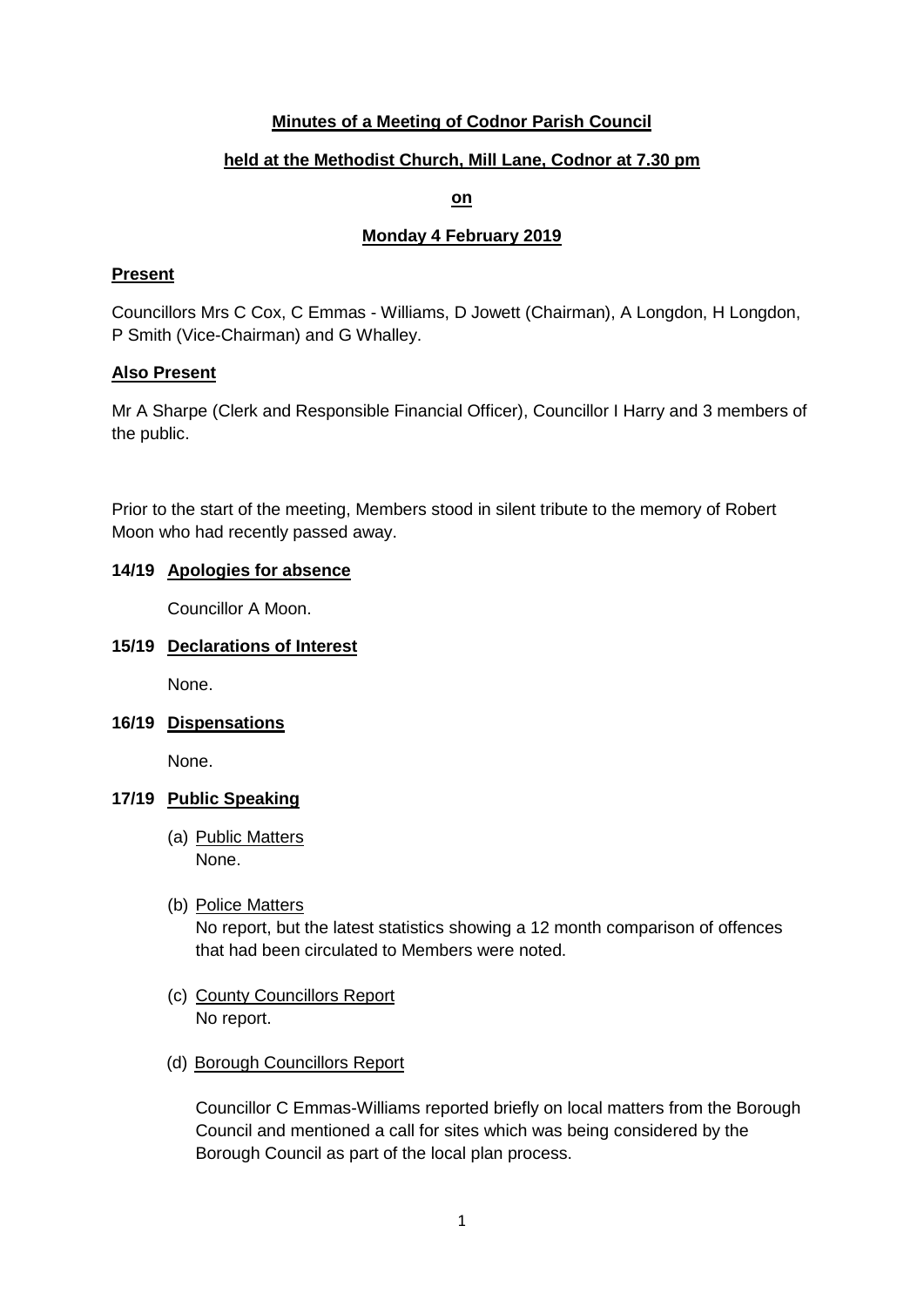**RESOLVED** that the following response be sent to the Borough Council –

### Call for sites - Green belt review

#### Response to PHS150 Land East of Nottingham Road & Alfreton Road Codnor

Codnor Parish Council agreed at its February 2019 Council meeting to submit the following comments due to the level of interest generated by concerned residents which includes the 'Stop the 500 Group'

The majority of this site was removed from the proposed Local Plan in 2014/2015 after the Inspector expressed major concerns about its inclusion as there were no 'Exceptional Circumstances' demonstrated by the development. Indeed that was proved to be the case and was then removed. At least that scheme had reasonable access and egress whereas this latest proposal (PHS150) has horrendous road entrances/exits. One such is Goose Lane which has no pedestrian footpath and is barely wide enough for 2 cars to pass. The other possible exit would be out onto the A610 dual carriageway with obviously no right turn.

The Codnor Primary School is also at capacity with no room for expansion and there are no doctors or dentists surgeries in Codnor.

On the basis of these comments Codnor Parish Council formerly request that this site PHS150 is removed from the discussions prior to the March  $4<sup>th</sup>$  2019 Full Council meeting.

# **18/19 Minutes**

**RESOLVED** that the minutes of the Meeting of the Parish Council held on 7 January 2019 be approved as a true record and signed by the Chairman.

#### **19/19 To determine if any items of business should be taken with the public excluded**

**RESOLVED** that no items be taken with the press and public excluded.

#### **20/19 Chairman's Announcements**

The Chairman paid tribute to Robert Moon and informed Members of the funeral arrangements.

He also referred to a note of a walk around examining litter and other amenity issues as agreed at the previous meeting and Council agreed the recommendations that were made in the form of actions to be taken.

#### **21/19 Parish Council – Items for Decision/Action**

(a) Financial Risk assessment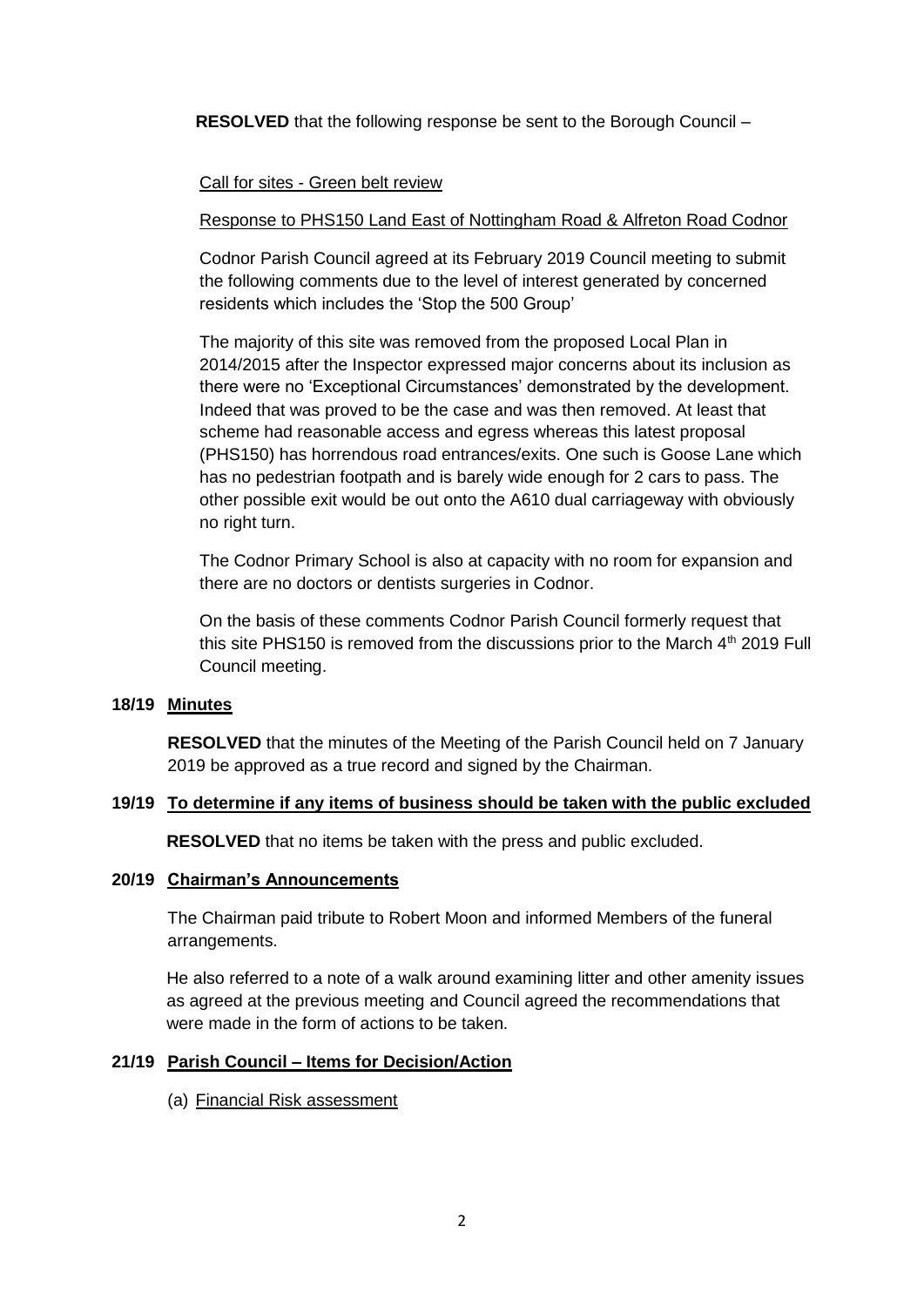The Clerk submitted an updated financial risk assessment for approval, noting that a further amendment to recognise the need to record the whereabouts of all legal documents.

**RESOLVED** that the report be noted and the financial risk assessment be approved.

(b) Election timetable

The Clerk reported that on the administrative arrangements for the Parish council elections scheduled for 2 May 2019.

The dates for nominations had been set as 26 March until 4 pm on 3 April 2019.

**RESOLVED** that the report be noted.

(c) Newsletter

The Clerk reported that he was preparing the final newsletter of the Civic Year for circulation in early March 2019.

**RESOLVED** that the report be noted.

(d) Bonfire and Fireworks 2019

Council considered quotations for the Fireworks display in 2019.

**RESOLVED** that the quotation from Fuse Fireworks be accepted for the 2019 event.

(e) Civic Service 2019

The Clerk reminded members the arrangements made for the Civic service to be held at St James Church, Crosshill on Sunday 10 February 2019.

**RESOLVED** that the report be noted.

(f) Risk Assessments

The Clerk reported that Risk assessments were in place for all events carried out by the Parish Council.

**RESOLVED** that the Risk Assessments be approved.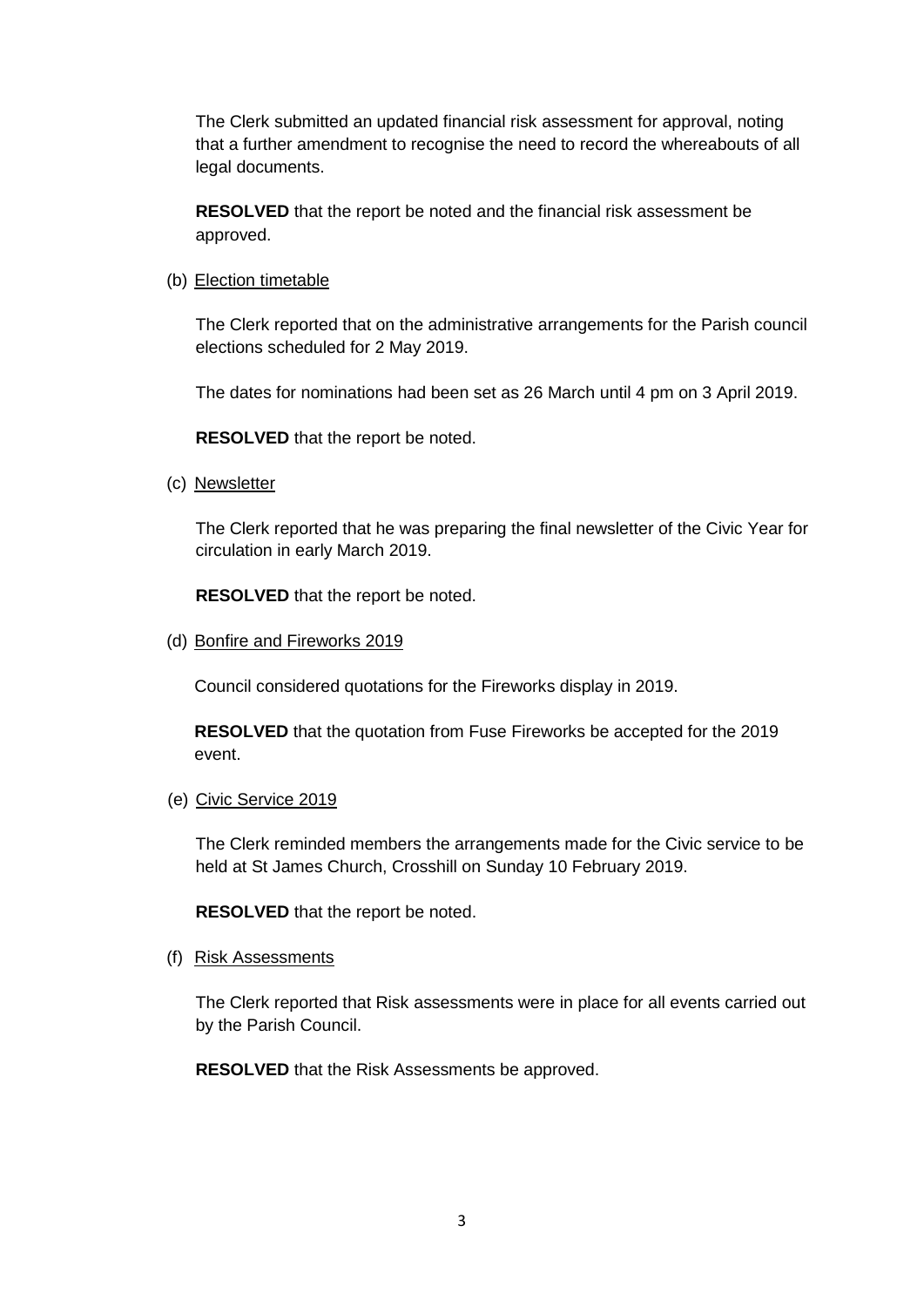### (g) National Pay award

The Clerk reported on the National Pay Award for Clerks which had an effect of an increase in costs of around £208 in 2019/20.

**RESOLVED** that the pay award be implemented from 1 April 2019.

## **22/19 Derbyshire Association of Local Councils**

Circulars 1 and 2/2019 were noted.

Spring Seminar

### **23/19 Finance**

Council considered a schedule of payments, were updated on finances and discussed the budget and precept requirements for 2019/20.

### **RESOLVED** that the -

- (1) Schedule of payments detailed below be approved.
- (2) Bank balances and bank reconciliation be noted.

| <b>Cheque</b>    | Payee/Description                           | <b>Nett</b> | <b>VAT</b> | <b>Gross</b> |
|------------------|---------------------------------------------|-------------|------------|--------------|
| 2125 Yorks Bank  | Lite (Christmas Lighting final              | 9826.56     | 2456.64    | 12283.20     |
| (PAID on 25 Jan) | invoice)                                    |             |            |              |
| UT BACS          | Asgard - two invoices -                     | 29.00       | 0.00       | 29.00        |
|                  | Toilet door                                 |             |            |              |
| UT BACS          | <b>DCC Pensions</b>                         | 256.74      | 0.00       | 256.74       |
| UT BACS          | Clerks Salary (Jan))                        | 575.47      | 0.00       | 575.47       |
| UT BACS          | P Warden Jan Salary                         | 978.72      | 0.00       | 978.72       |
| UT BACS          | Clerks Expenses - Mileage -                 | 27.00       | 0.00       | 27.00        |
|                  | 3 trips to Codnor and return                |             |            |              |
|                  | $(60 \text{ miles} \ @ \ 45 \text{ pence})$ |             |            |              |
| 2126 Yorks Bank  | <b>HMRC</b>                                 | 177.60      | 0.00       | 177.60       |

## **24/19 Planning and Licensing**

(a) Council noted the following applications that had been **Permitted** –

| AVA/2018/1172 | 166 Nottingham Road - Demolish existing<br>bungalow and erect replacement dwelling. |
|---------------|-------------------------------------------------------------------------------------|
| AVA/2018/1144 | 40 Codnor Denby Lane - Change of use,<br>Agricultural to domestic use.              |